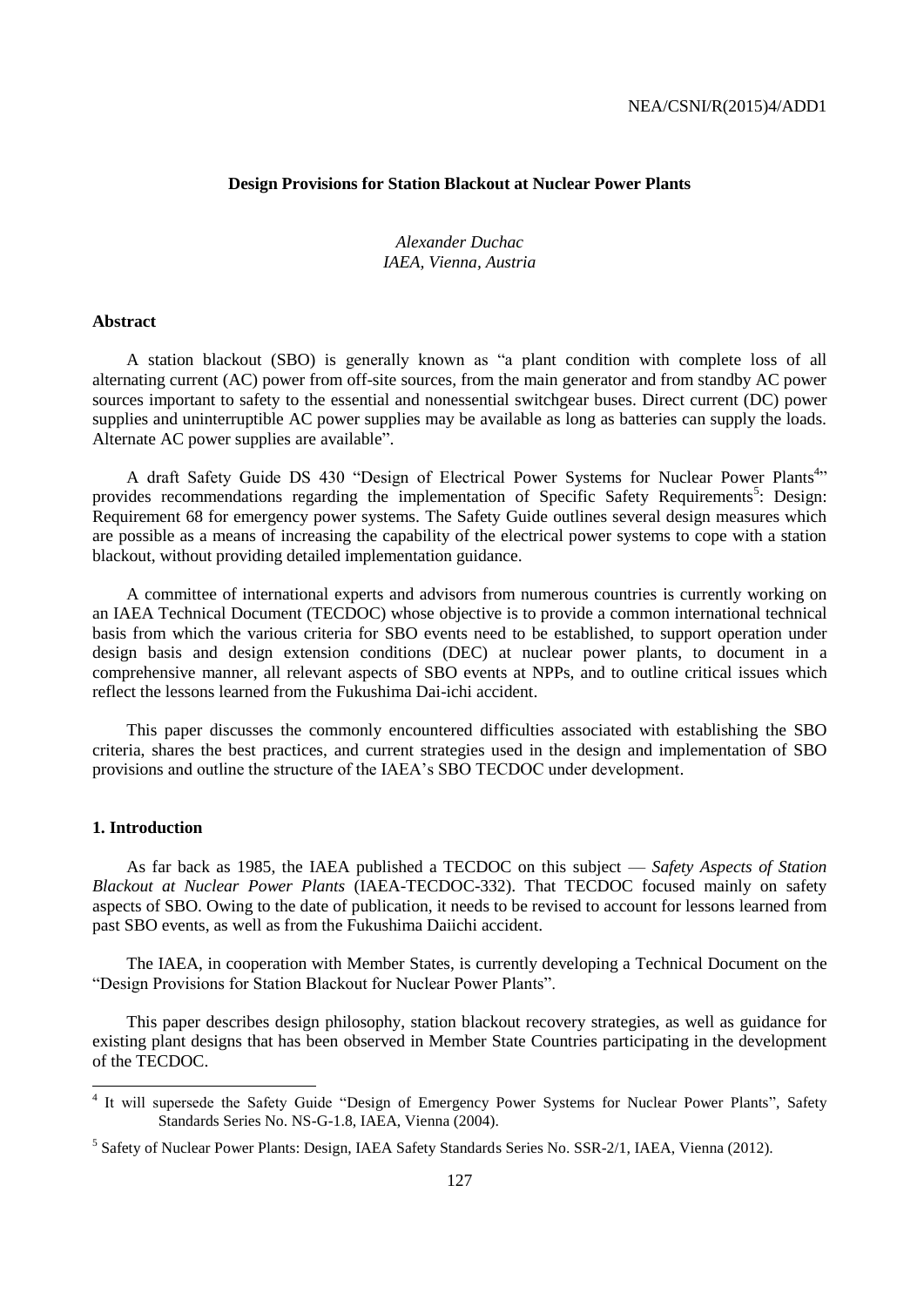The TECDOC aims to provide a common international technical basis to be considered when establishing the various criteria for SBO events in line with recommendations from DS 430, Chapter 8 Alternate AC power source, regarding the design of electrical power systems for DEC and to provide technical guidance for the design provisions to deal with SBO events at NPPs. This involves a description of current plant practices and design provisions already implemented at some NPPs, as well as proposals for improvement of current design bases and qualification requirements to better deal with an SBO event, in order to further improve robustness of the plant electrical design.

The TECDOC provides a description of current plant practices and design provisions for SBO events already implemented at some NPPs, as well as proposals for improvement of existing plant design and qualification requirements to increase the robustness of the plant electrical design for contending with SBO events.

## **2. Classification of SBO event**

While a Loss of Off-site Power (LOOP) is considered to be within the design basis for all plants and is managed through a range of redundant and diverse means, SBO is considered for most of existing NPP designs as a design extension condition (DEC).

International operational experience has shown that loss of off-site power supply concurrent with a turbine trip and unavailability of the emergency alternating current (AC) power system is a credible event. Lessons learned from the past and recent station blackout events, as well as the analysis of the safety margins performed as part of the 'stress tests' that have been conducted on European NPPs as a response to the Fukushima Daiichi accident, have identified the station blackout (SBO) event as a limiting case for most NPPs.

In the Fukushima Daiichi accident in 2011, the common cause failure of electrical power supply systems due to flooding resulted in the melting of the core of three reactors at the Fukushima Daiichi NPP, and severely restricted heat removal at the spent fuel pools for a long period of time. In addition, the flooding caused the loss of DC power supply. The plant was left without essential instrumentation and controls, and this made accident management for the plant operators very difficult. The operators remained without information on the critical plant parameters until the power supply was restored from portable batteries. The readings were discontinued, difficult to obtain.

Although the Fukushima Daiichi accident went well beyond SBO, many of the lessons learned from that accident still remain to be addressed. The design of the electrical power systems for both operating plants and new builds should account for both SBO and the full loss of all on-site AC and DC power. Criteria for the two types of events will necessarily be different, as we want to limit the consequences of SBO within the design basis envelope because the historical frequency of SBO is higher, while a total loss of AC and DC for a prolonged period as at Fukushima Daiichi represents a design extension condition.

#### **2.1 SBO coping time**

A coping time for an SBO event of a specific NPP design determines the safety margin that the plant has in response to the SBO event. A textbook definition of coping time is a "*time available from loss of all AC power to the safety bus until onset of core damage if no counter measures*".

The SBO coping time determines whether the effective countermeasures can be implemented to prevent the core damage. For some NPP design the SBO coping time is very short (e.g. less than one hour), which makes it difficult to implement effective measures to either restore the power supply or ensure the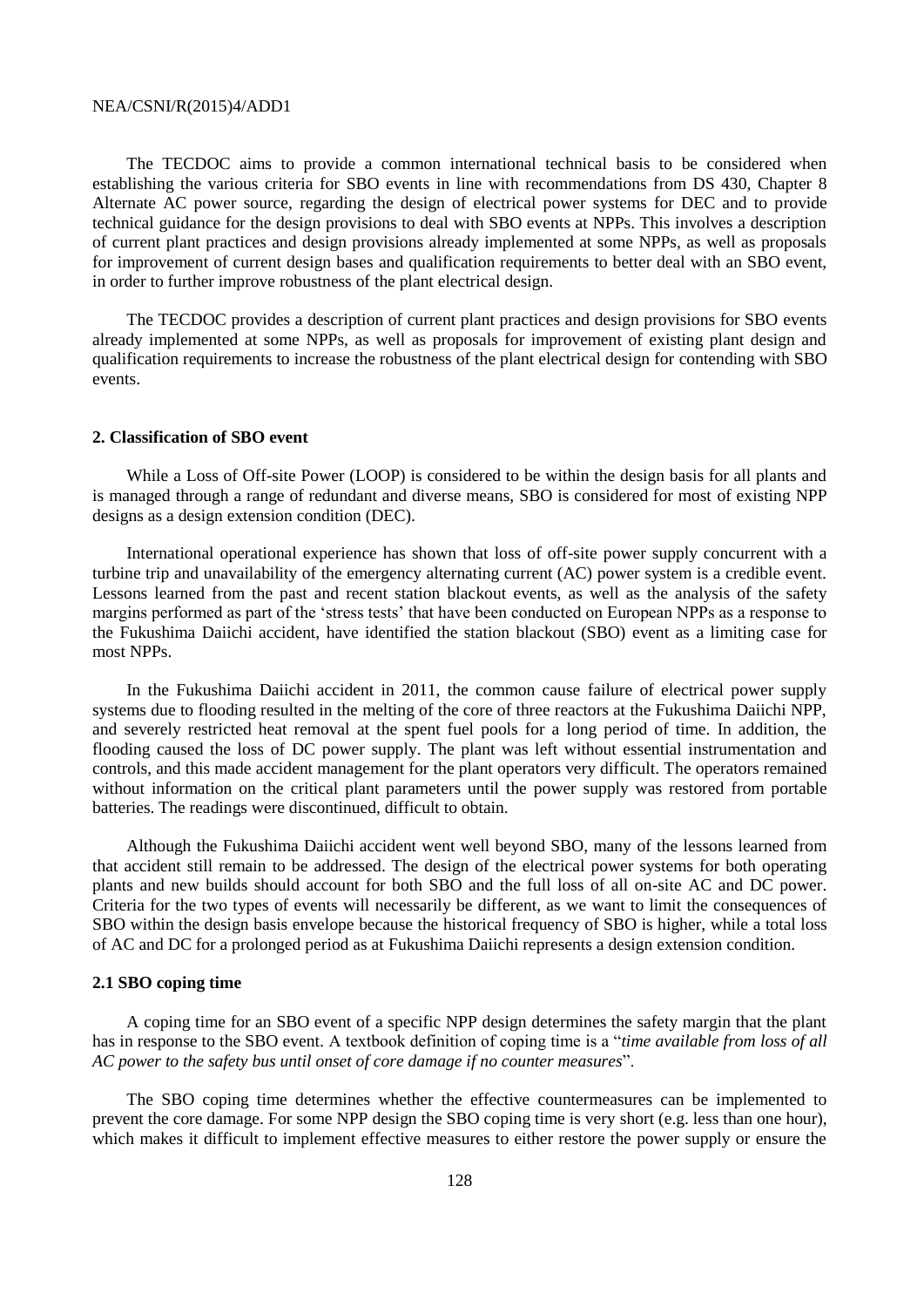heat removal function. Besides that, plant SBO can challenge performance of the systems and components; e.g. integrity of reactor coolant pump seals, loss of equipment due to loss of ventilation, etc.

SBO coping capability in term of design and organizational provisions currently implemented at NPPs in Member States (MS) varies from country to country; some countries rely on additional diesel generators or mobile means available on site; other countries have incorporated specific SBO provisions into the design as a second protection level (e.g. bunkered systems qualified to anticipated external events). Sizing of additional power sources to be used for SBO, and their qualification requirements are still subjects of discussions.

#### **2.2 SBO coping capability**

The plant SBO coping capability determines a time during which the pant withstand SBO without fuel damage. It also involves necessary design provisions, appropriate procedures and personnel training.

The Fukushima accident has showed that the external event which goes beyond the original plant design basis could result in extended loss of all AC power sources. In this case, the important consideration is how long can the plant cope without AC power to prevent core melt scenario.

#### **3. SBO Management**

This section describes challenges associated with SBO event, as well as design philosophy, and station blackout recovery strategies that have been observed in Member State Countries participating in the development of the TECDOC.

The objective of SBO management is to provide alternate AC power source to power necessary loads in order to bring the plant to a safe controlled state and to maintain it in the controlled state to prevent a core melt accident.

The SBO event management depends on several aspects, such as whether:

- the plant was operating at full power before the SBO event; or
- the plant was in the shutdown state for refuelling (including mid-loop operation); or
- the AC power can be restored quickly; or
- the restoration of AC power requires several hours but can still be accomplished within the coping time.

The following three SBO cases are discussed;

- 1. SBO event which can be recovered from within the coping time.
- 2. Extended SBO event.
- 3. SBO event that leads to a core melt scenario.

#### **3.1 SBO recovery within coping time**

This case is characterized by a short recovery period; i.e. alternate AC power supply can be started and connected to the plant safety bus(es) within 10-30 minutes. Regardless of the plant design, the heat removal function should be accomplished by non-AC powered loads.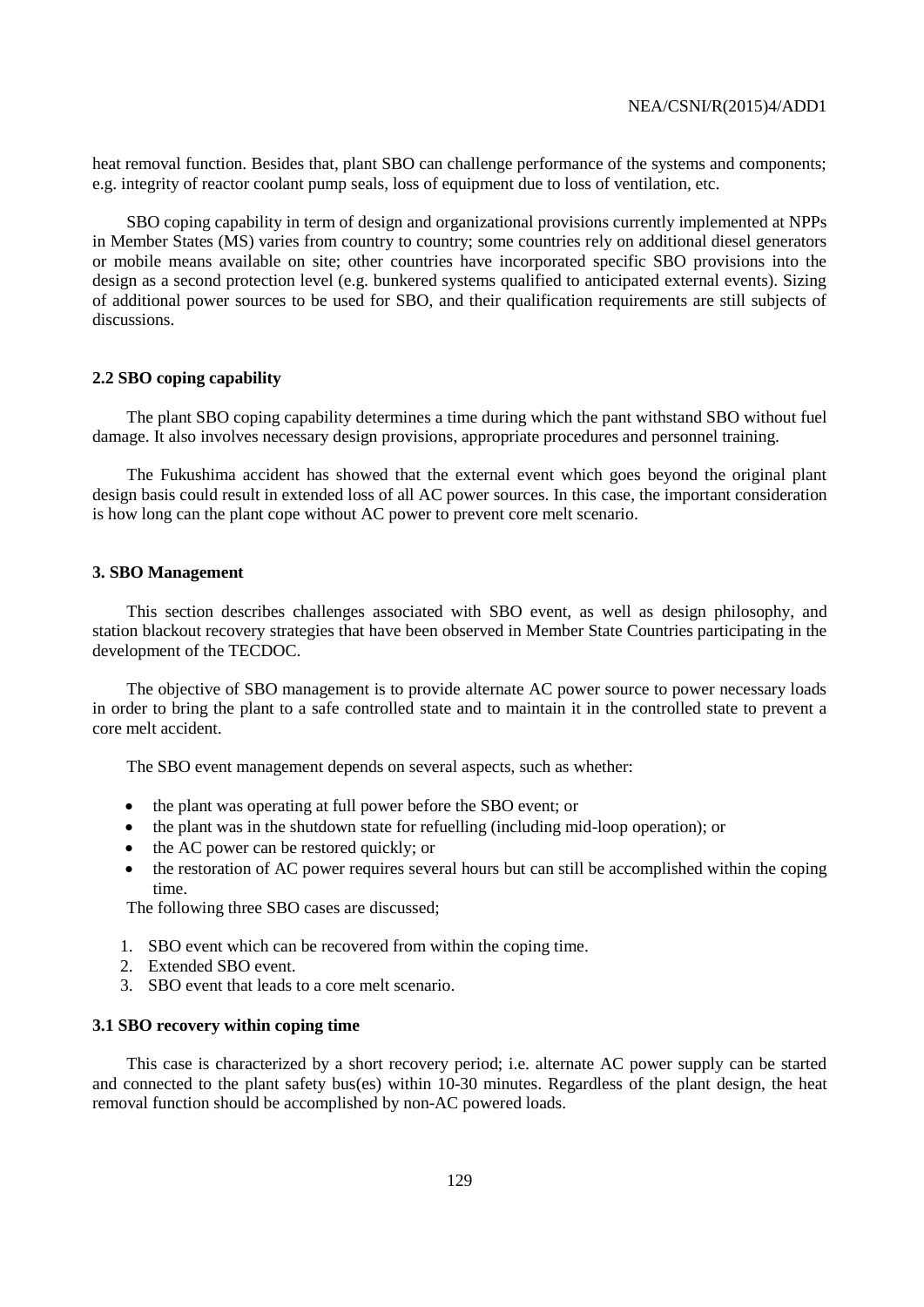SBO coping times varies between the different plant designs; therefore the coping strategies reflect the initiating event that caused the SBO conditions, plant response to the SBO condition, and available means, preferably stationary, which can be used.

For those plants equipped with turbine driven pumps for providing feedwater either to the SGs (PWRs and PHWRs) or reactor vessel (BWRs), the heat removal continues without interruption after the SBO event. The Uninterruptible Power Supply (UPS) buses provide enough power to ensure control and monitoring functions needed for heat removal.

For those plants without turbine driven means, i.e. which depend fully on AC power supply, a fast connection of alternate AC power or restoration of the grid is critical.

During the short duration SBO, the following challenges should be considered:

- Reactor coolant inventory (RCS) is sufficiently maintained:
- Re-criticality does not occur:
- Integrity of reactor coolant pump seals is not challenged;
- Battery capacity is sufficient to power necessary DC/AC loads;
- Alternate AC power source mission time is sufficient;
- CST has enough capacity;
- Spent fuel pool (SFP) heat up is a slow process.

The following steps are recommended during short SBO event (to be performed in parallel):

- Start up and connect the alternate AC power source to a safety bus;
- Ensure SG (PWR) make up from Condensate Storage Tank (CST);
- Ensure reactor vessel make up (BWR) from a suppression pool;
- Try to recover the grid;
- Try to recover at least one division of stand-by AC power sources.

The mission time for PWR the turbine driven feedwater pumps which provide the SGs with water from CST is typically several hours and therefore there is no concern with respect to heat removal in these cases. However, for BWR a rapid depressurization of the BWR could cause starvation of the steam supply to the feed pumps, causing them to trip. The mission time for the alternate AC power source is typically several days, and therefore this mission time does not limit its operation during short duration SBO events.

Continuity of DC power supply is typically needed for several hours, and thus alternate AC power supply can be restored before station battery banks are depleted.

It was observed that sizing of alternate AC power supply sources typically depends on the plant design; for example, plants with turbine driven capabilities (e.g. feedwater can be provided by turbine driven means into the SGs or reactor pressure vessel (BWR case) which means the alternate power source does not have to be sized to power the feedwater pumps, or fully electric plants which means that sufficient electrical power supply is necessary to power feedwater pumps. For PHWRs where SG makeup can be provided by mobile means, the alternate power supply source is only required to power critical instrumentation and monitoring loads.

The permanent pre-alignment of the alternate AC power source is desirable as this permit a shorter connection time. The alternate AC power supply source should be connected to the safety bus(es) only after it has been disconnected from other power supplies to prevent the alternate AC power source from becoming overloaded.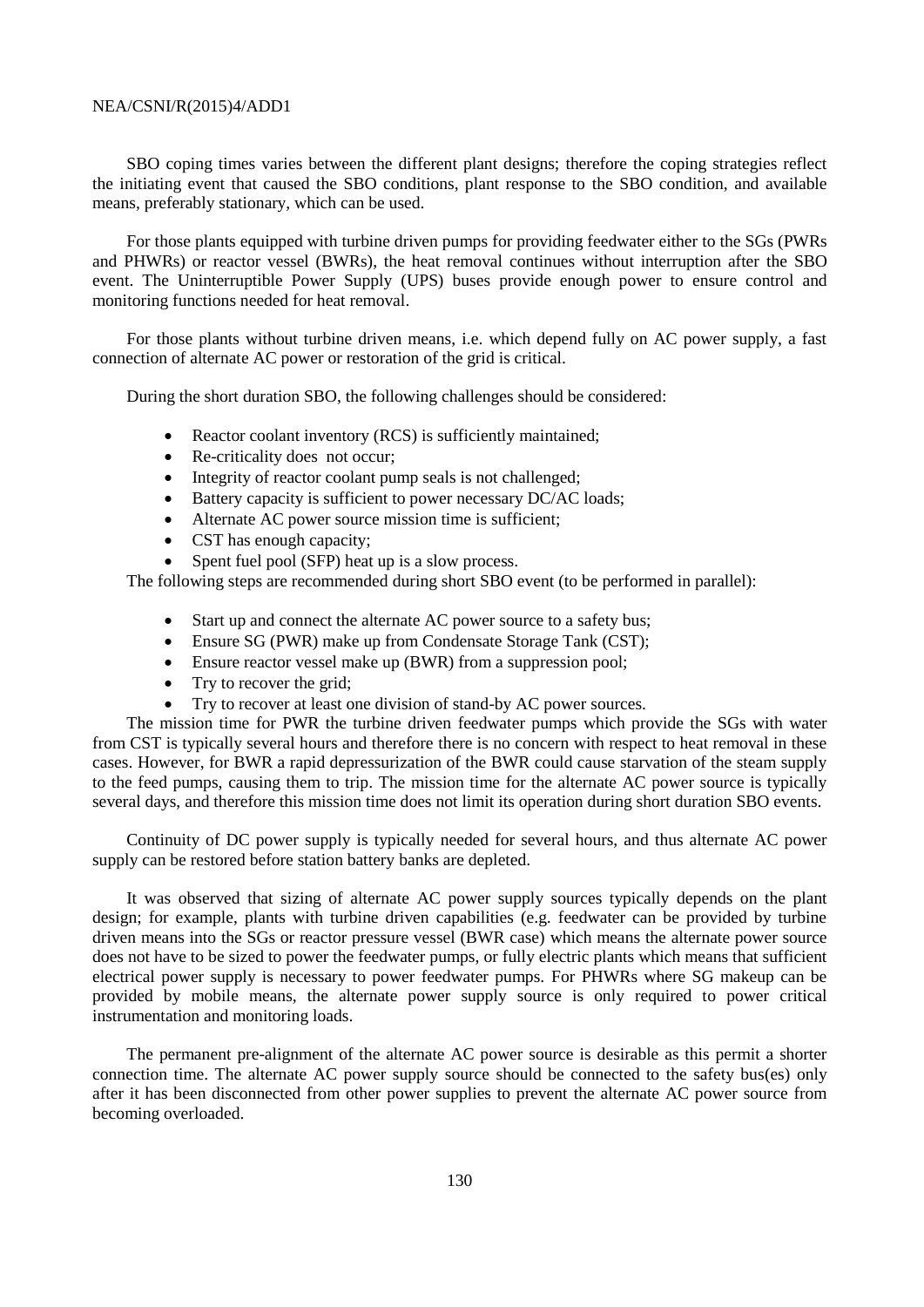The alternate AC power source power capacity is limited and cannot supply large loads (e.g. cooling the turbine condenser, or ensuring residual heat removal from suppression pool of BWR); this is not an issue during the short SBO event, because the alternate power source is meant to be a temporary solution until the power supply is recovered either from the grid or standby AC power sources.

#### **3.2 Extended SBO**

In a situation, where the alternate AC power source was connected, but it was neither possible to recover the grid nor standby AC power sources, the plant enters the extended SBO condition which can last from hours to several days.

During extended SBO events, the Reactor Coolant Pump (RCP) integrity may be challenged if injections pump which provides water to the RCP seals remains unavailable. If RCP seals fail, the RCS leak rate will be equivalent to a small break LOCA. If RCS seal failure occurs maintaining the RCS inventory and sub-cooling margin may be a challenge. The autonomy of Condensate Storage Tank (CST) is limited and typically will last for several hours; however the CST will need replenishing from the external source, consequently, mobile equipment may be necessary.

The suppression pool heats up as steam is discharged into it and the residual heat removal system is no longer in operation because it requires more power than the alternate AC power source is capable of providing. High suppression pool temperatures may challenge the capability of the injection pumps (BWR).

For PWRs or PHWRs, the decay heat produced in a SBO event is removed from the core through natural circulation. A combination of two effects, i.e. shrinkage of RCS inventory due to temperature decrease and expected leakage from the RCS, cause a drop in the RCS pressure. The rate of this pressure decrease depends on the particular reactor design but is typically about 1MPa per hour. Maintaining the RCS inventory and sufficient sub cooling margin is therefore important to avoid formation of a bubble below the reactor pressure vessel (RPV) head which could potentially lead to loss of natural circulation.

During extended SBO, Spent Fuel Pool (SFP) cooling is necessary. If the alternate AC power source has insufficient capacity to power loads in the SFP cooling chain, a contingency cooling strategies via mobile pumps may be necessary.

## **3.3 SBO resulted in a core melt**

There are several possible SBO scenarios which could lead to a severe accident, for example:

- Neither the grid nor stand-by AC power sources could successfully be restored within the coping time;
- The alternate AC power source cannot be started and/or connected to the safety bus within the coping time;
- The alternate AC power source was able to connect within the coping time, but it fails to operate in long-term (e.g. insufficient diesel fuel, damage due to extreme external events, etc.)
- If the entire grid, standby and alternate AC power sources are unavailable, and mobile means were unable to deploy with the coping time.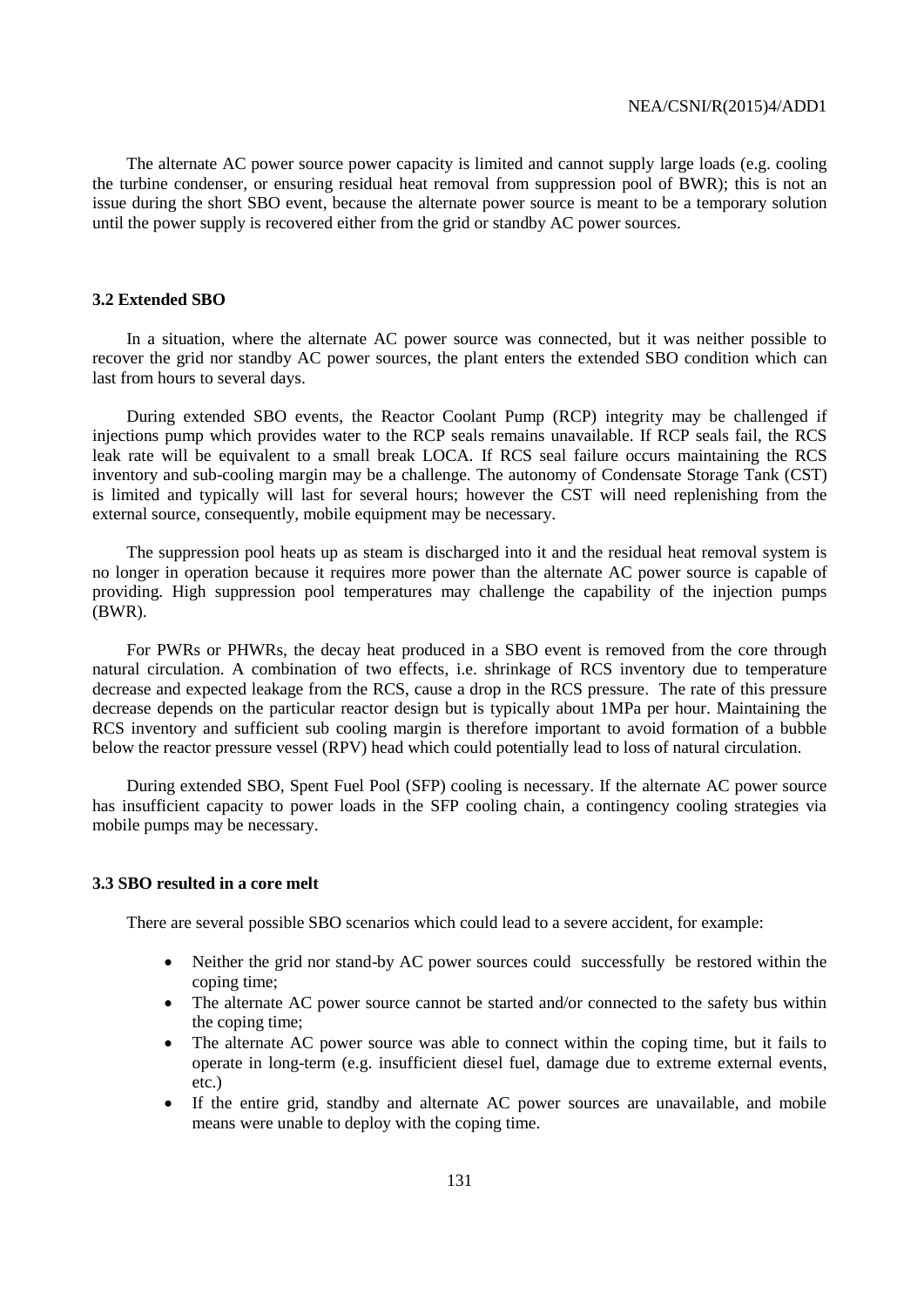These scenarios may be caused by a combination of events including: multiple failures of plant equipment and severe external events (e.g. earthquake, flooding beyond design bases, severe weather conditions, airplane crash, etc). In addition to the reactor core, the on-site SFPs also require heat removal capability.

The stationary equipment, including alternate AC power source remains unavailable. From an electrical point of view, it may not be possible to provide power supply to the loads via the plant distribution system and therefore certain predefined loads would require direct power supply connection (via provisional cable connection).

#### **4. Establishing Design Criteria for designated SBO equipment**

This section describes SBO related design considerations as observed in countries participating in the development of the SBO TECDOC. These are applicable for alternate AC power sources of different voltage and power output, specific design features to better serve its purpose, i.e. mobility, connectivity, accessibility to a specific load to be powered, and capacity to allow for starting and operating required loads.

#### **4.1 Safety classification**

The alternate AC power sources, which provides for diversity, are classified, but not necessarily in the same class as the standby AC power sources. The equipment which makes it possible to connect alternate AC power source, including the connecting point to the plant buses have the same safety class as the alternate AC power source. Mobile AC power sources are typically not safety classified; demonstrating the functions associated with a safety class may be difficult.

#### **4.2 Sizing criteria**

The alternate AC power supplies have sufficient capacity to operate systems necessary for coping with a station blackout for the time required to bring the plant to and maintain it in a controlled state. A combination of postulated internal initiating events (e.g. LOCA) concurrent with a SBO is typically not considered.

If an alternate AC power source serves more than one unit at a site where safety standby AC power sources are shared between units, the alternate AC power source is designed to have sufficient capacity to operate systems necessary for coping with a station blackout for the time required to bring all units that share the safety AC power sources to, and maintain them in a controlled state. The alternate AC power source for one unit is normally connected neither to the on-site power system of that unit nor off-site power systems.

## **4.3 Qualification of SBO equipment**

Equipment qualification includes functional qualification, qualification for the effects of internal events, and qualification for the effects of external events. Qualification for the effects of internal events and external events aims to ensure that these events do not result in common cause failure of alternate AC power source.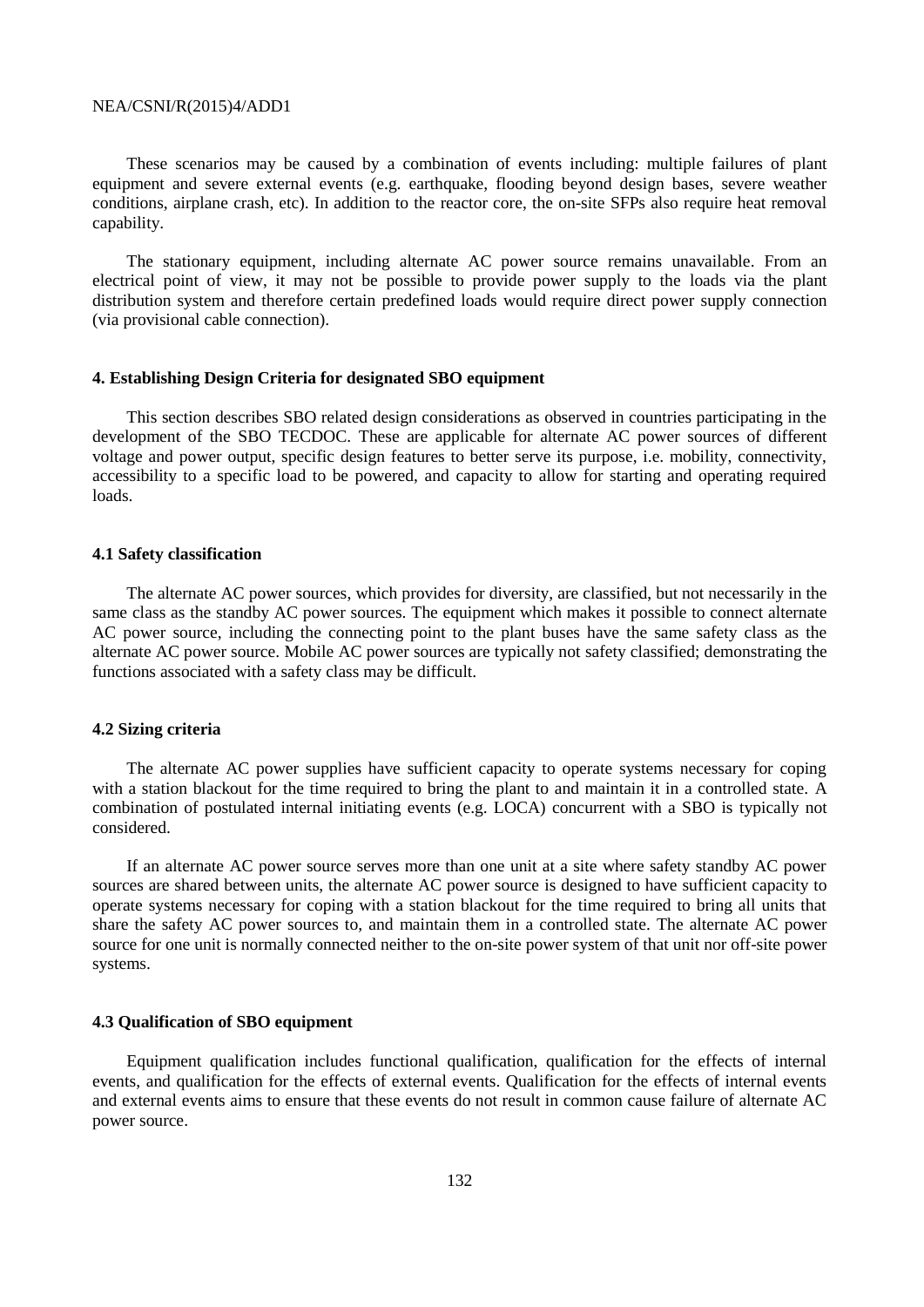# **4.4 Storage of equipment**

Plants in some Member States employ stationary alternate AC power sources. In these cases the stationary AC power sources are housed in bunkers or the AC power source are hardened so that there are adequately protected from external events.

Portable alternate power source(s) are stored in a location or locations such that it is reasonably protected such that no one external event can reasonably damage all the portable AC supply source(s). Reasonable protection is provided for example, through provision of multiple portable AC supply sources stored in diverse locations or through storage in structures designed to reasonably protect from applicable external events.

#### **5. Differences for the new and existing plants**

The integration of alternate AC Power sources is obviously easier and can be accomplished without compromise for a new plant compared to a retrofit application at an existing plant. If design and performance criteria are taken into consideration already in conceptual design of the plant, searching for suitable place where alternate AC power source can be installed, providing additional connecting points, additional spare batteries, raceway and sheltered locations for mobile power sources can be avoided. These design features can be accomplished already into the early design phase.

## **6. Design provisions to increase robustness of existing plants**

The improvement measures to further enhance the robustness of the plant electrical systems require implementation of a complex solution, i.e. it should not be based just on supplying one additional alternate AC power source. The SBO design provisions should be seen in greater perspective, i.e. from initiating even or combination of events that actually caused SBO condition, protections against those events, availability alternate AC power source with pre-installed connecting points, both qualified for anticipated external events, availability of mobile power generating means that can be deployed on place, considering possible site devastation.

The Final peer review report<sup>6</sup> on the Stress Tests performed on European nuclear power plants underlined the "Necessary implementation of measures allowing prevention of accidents and limitation of their consequences in case of extreme natural hazards is a finding of the peer review that national regulators should consider. Typical measures which can be considered are bunkered equipment to prevent and manage severe accident including instrumentation and communication means, mobile equipment protected against extreme natural hazards, emergency response centres protected against extreme natural hazards and contamination, rescue teams and equipment rapidly available to support local operators in long duration events. Such possible measures, as identified by the peer review, are detailed in the report".

#### **6.1 Design provisions implemented to cope with SBO**

 $\overline{a}$ 

By analysing different member states solutions to cope with SBO event in different nuclear power plant designs, the following common level of defence were observed:

A reliable (normal) power supply from the high voltage grid;

 $<sup>6</sup>$  Final peer review report on the Stress Tests performed on European nuclear power plants, April 2012</sup>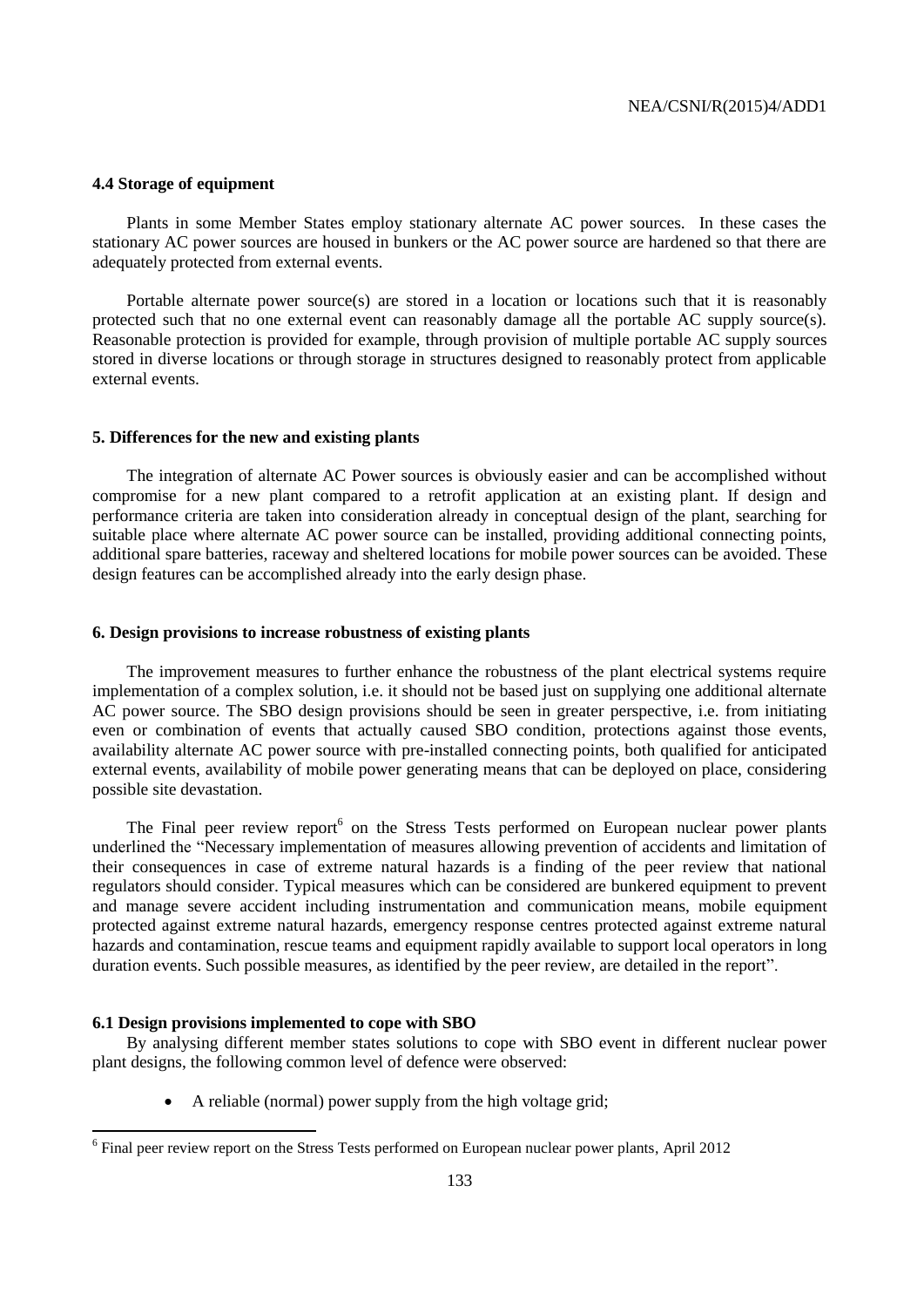- House load capability of the turbine and generator island;
- At least two feeds from a backup grid (independent from the output grid);
- Standby AC power sources (redundant);
- A small generating nearby plants DGs (used for frequency control such as hydro, diesel generator station, gas turbine with a power output around 30 MW);
- Alternate (dedicated) AC power source designed and qualified for anticipated external events;
- Mobile diesel generators (high or low voltage);
- High capacity station batteries;
- Backup (charged) batteries stored on site.

The above level of defence appear to be sufficient to (i) minimize the occurrence of SBO event, or if SBO event occurs (ii) to prevent fuel damage by providing technical means and organizational measures to cope with SBO event and to prevent the fuel damage.

In order to cope with extended SBO duration, the following additional means or provisions have been considered to enhance the plant SBO coping capability:

- Medium size generators to re-energize battery chargers;
- Emergency diesel engine driven pumps to replenish water sources, i.e. CST make-up;
- Medium size generators and injection pumps to restore RCP seal cooling;
- RCP Shutdown seal package designs to limit seal leakage;
- Hardened wet well venting systems and suppression pool make-up with cold water (BWR);
- Pre-plan and pre-stage more emergency equipment to make manual actions easier and train more personnel to use it.

It is obvious that for extended SBO duration, it may be necessary to use alternative means of cooling including alternate heat sinks. SG gravity feeding, or using other sources of water, supply from stored condenser cooling water, alternate tanks or wells on the site, or water sources in the vicinity (reservoir, lakes, etc.) is an additional way of enabling core cooling and prevention of fuel degradation.

# **6.2 Design provisions for non-electric equipment**

It has been discussed already that nether either alternate or mobile AC power source itself, despite their qualification to external events, may be insufficient to ensure a power supply function to designated SBO mitigation equipment. The AC/DC power distribution system, connecting points, cables, etc. should also be protected against effect of external or internal events.

Some plants have introduced improvement measures that better protects the electrical equipment from adverse effect or external natural events such as tsunami. This includes the following design improvements:

- Fastening outside transformers with anchor bolts to the grant to protect them from forces generated by tsunami or earthquake;
- Improving outdoor switchyards that are vulnerable to external natural events such as earthquake, tsunami;
- Installing water proof doors sealing the electrical compartments for stand-by and alternate AC power sources, DC batteries, and switchgear rooms;
- Sealing external cable traces to prevent water intrusion into the electrical distribution systems from the outside;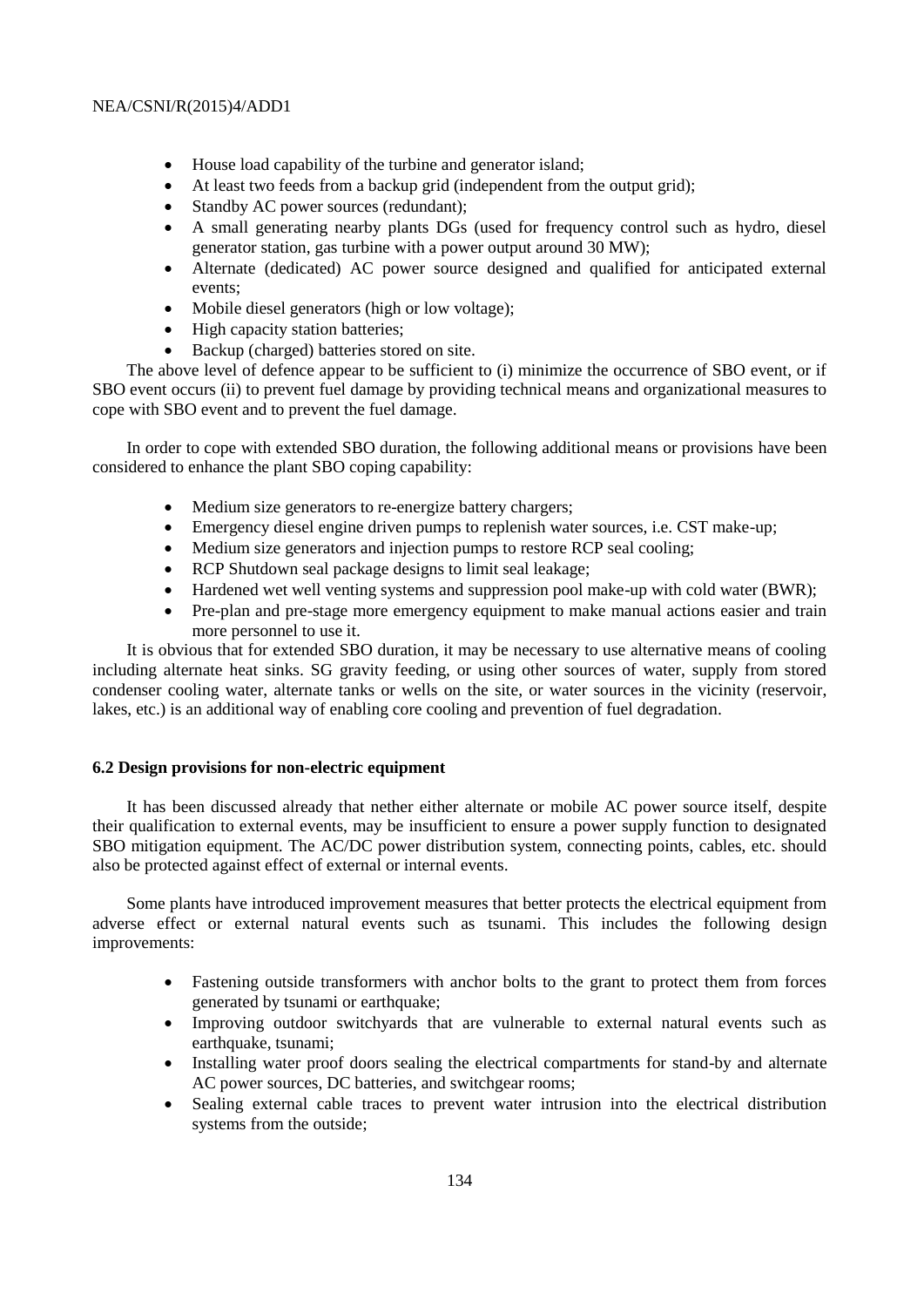- Mounting connection points for connecting external power sources in an elevation which consider sufficient margin for the most severe flood anticipated in the design;
- Providing small floating transport means so that personnel is able to reach connecting points on site;
- Providing heavy equipment that is able to clear the road after a devastating event (earthquake, mud slides, etc.)
- Training the plant personnel for manual actions for as SBO duration increases.

#### **6.3 Design provisions for extended mission time**

The goal for SBO coping is to establish sufficient coping capability by relying upon installed equipment, onsite portable equipment, and pre-staged offsite resources to ensure fuel cooling function. The alternate as well as mobile AC power sources are deigned to operate autonomously, i.e. without need of support system provided by the plant (e.g. component cooling, instrument air, DC power, etc.). Typically, the equipment, procedures, and training necessary to implement an extended SBO consider mission time of 72 hours for core and spent fuel pool cooling and for reactor coolant system and primary containment integrity.

The alternate stationary as well as portable AC power sources typically have a capacity which does not allow powering all main and support systems needed for a standard heat removal function. For example heat, ventilation and air-conditioning system is not included among loads powered in SBO conditions. Some equipment credited in SBO cooping such as turbine driven pumps are enclosed in a small room, in which without ventilation the ambient temperature may rise to values at which the equipment is outside the design basis and which may fail to operate in a long term. Some member states implemented design provisions to power loads ensuring ventilation functions (e.g. local ventilators and chillers) for designated equipment.

## **7. Conclusions**

This paper provides an outline of main topics that are discussed in the IAEA TECDOC on design provisions for SBO event in greater details. Furthermore, the SBO TECDOC provides examples, including illustrative figures, on design provisions that have already been implemented in participating Member State Countries.

The improvement measures to further enhance the robustness of the plant electrical systems for SBO event require implementation of a complex solution, i.e. it should not be based just on supplying one additional alternate AC power source.

The SBO design provisions should be seen in greater perspective, i.e. from initiating even or combination of events that actually caused SBO condition, protections against those events, availability alternate AC power source with pre-installed connecting points, both qualified for anticipated external events, availability of mobile power generating means that can be deployed on place, considering possible site devastation.

A mission time for SBO equipment should be carefully considered in the design, especially for extended SBO events. The only fact that the AC power sources has started and connected to the bus successfully is not sufficient.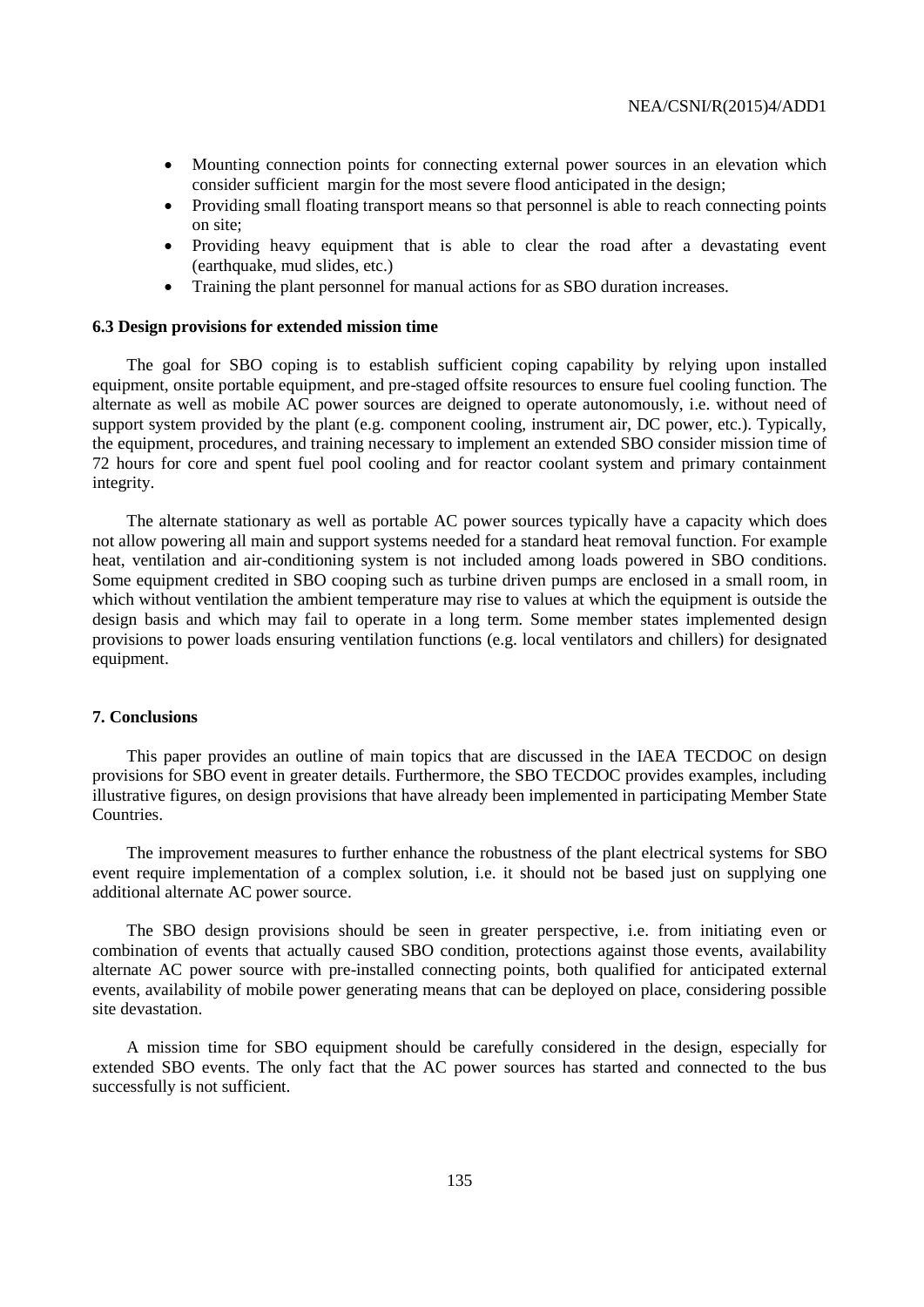

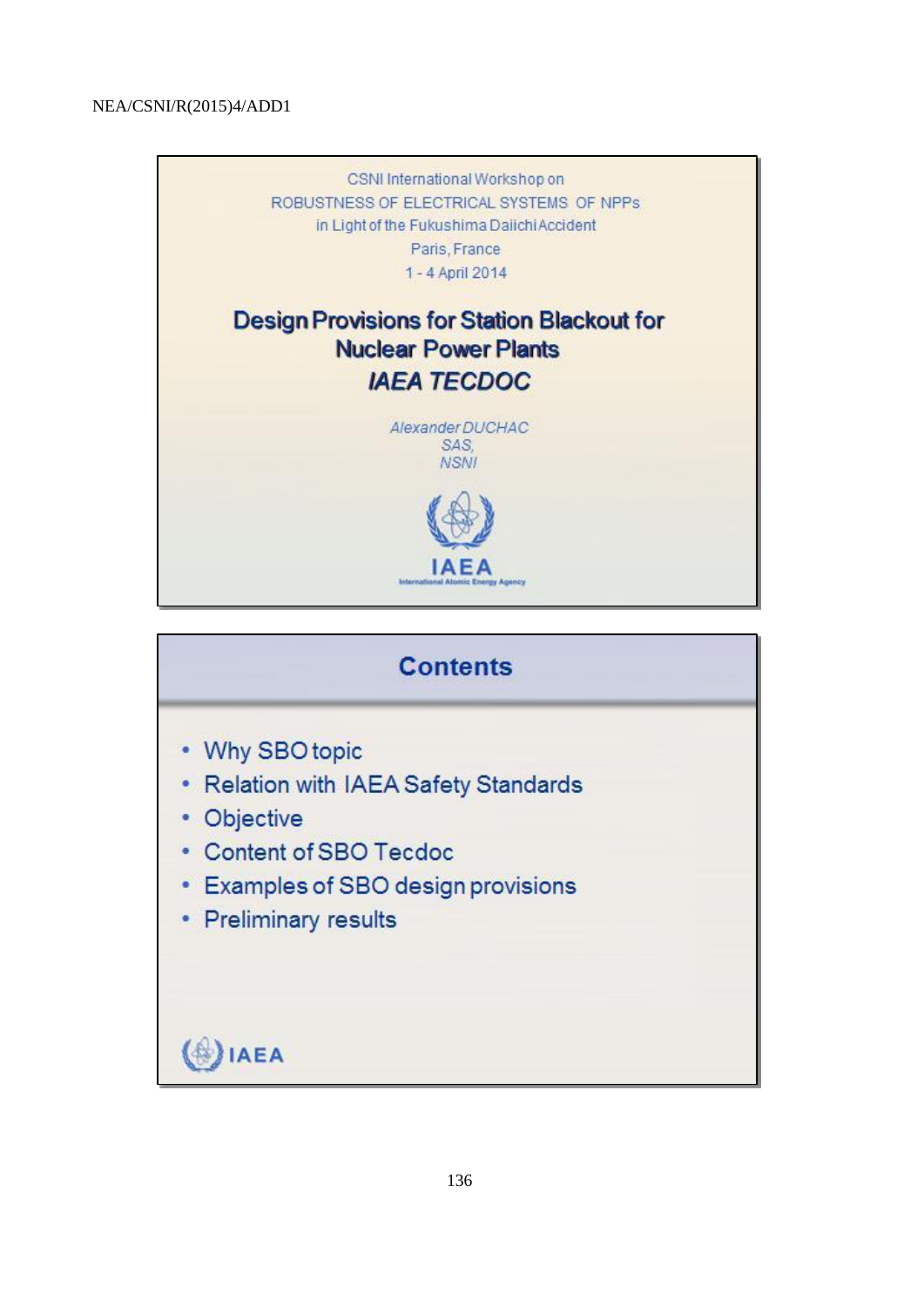

| Year | <b>NPP</b>              | Event                                                                                                                                                                                                                |
|------|-------------------------|----------------------------------------------------------------------------------------------------------------------------------------------------------------------------------------------------------------------|
| 1938 | Korl 4 (Korea)          | SBO caused by a typhoon                                                                                                                                                                                              |
| 1990 | Vogtle 1 (Georgia, USA) | Off-site power was lost from switchyard work during a refuelling outage.                                                                                                                                             |
| 1993 | Narora 1 Event (India)  | Elected turbine blade caused a fire and hydrogen explosion.                                                                                                                                                          |
| 1993 | Kola Event (Russia)     | LOOP induced by high wind and failure of EDGs                                                                                                                                                                        |
| 2001 | Maanshan (Talwan)       | Tropical storm caused loss of off-site power.                                                                                                                                                                        |
| 2004 | Forsmark 1 (Sweden)     | Near SBO. Switchvard work resulted in overvoltage                                                                                                                                                                    |
| 2011 | Fultushima (Japan)      | Following a major earthquake of magnitude 9.0 on the reciter scale, a 15-metre<br>tsunami disabled the power supply and cooling of three Fukushima Dalichi<br>reactors, causing a nuclear accident on 11 March 2011. |
| 2012 | Byron event (USA)       | Fallure of insulator resulted in open phase conditions on offsite power source.<br>The failure was not detected by the onsite degraded voltage relays. As a result.<br>the standby sources did not start.            |
| 2012 | Korl 1 (Korea)          | An error in generator protective relay testing resulted in loss of off-site power to<br>shutdown cooling.                                                                                                            |
| 2013 | Foremank <sub>3</sub>   | Human error resulted in two open phase conditions. The failure was not detected<br>by the onsite voltage relays. As a result, the standby sources did not start.                                                     |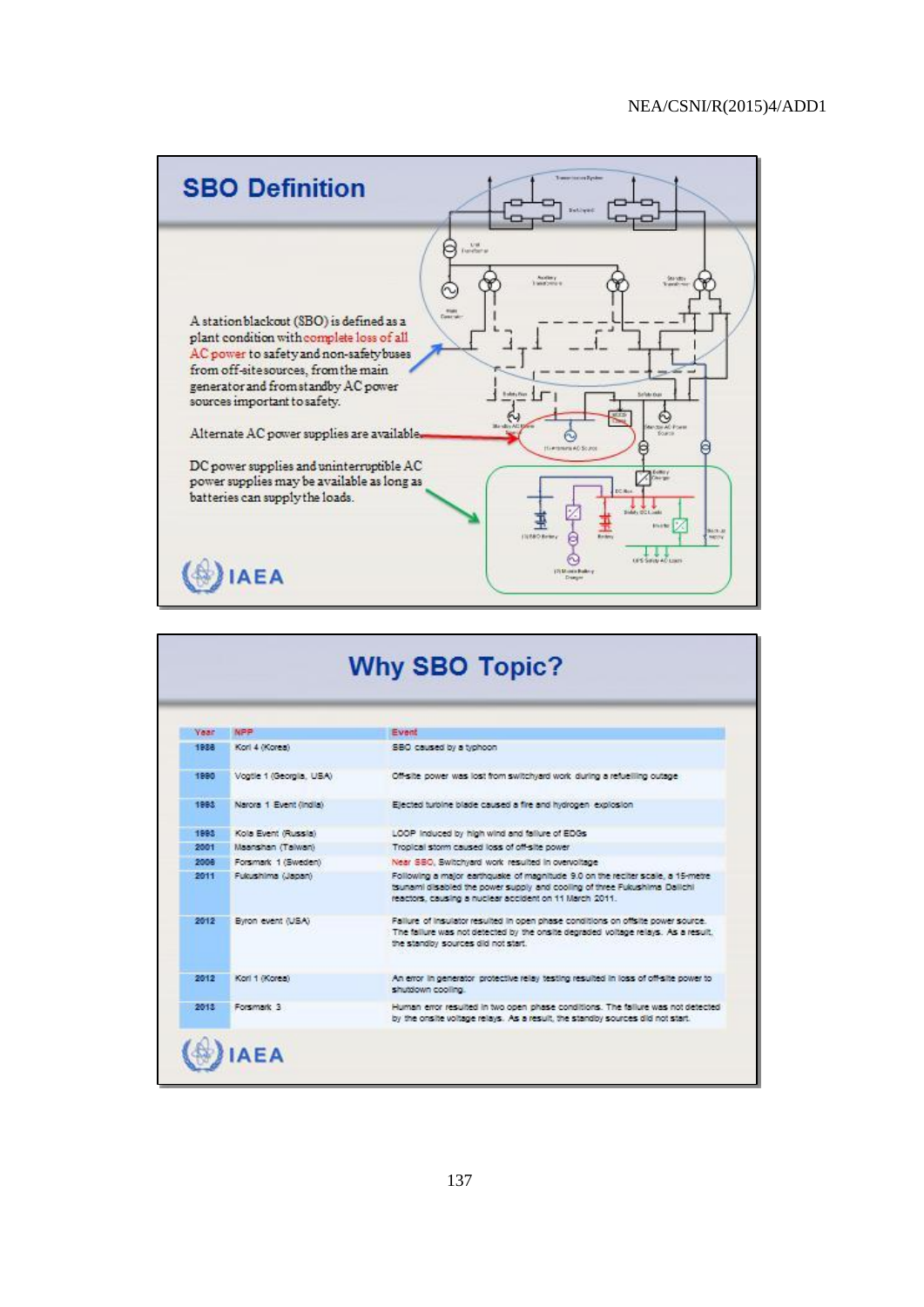

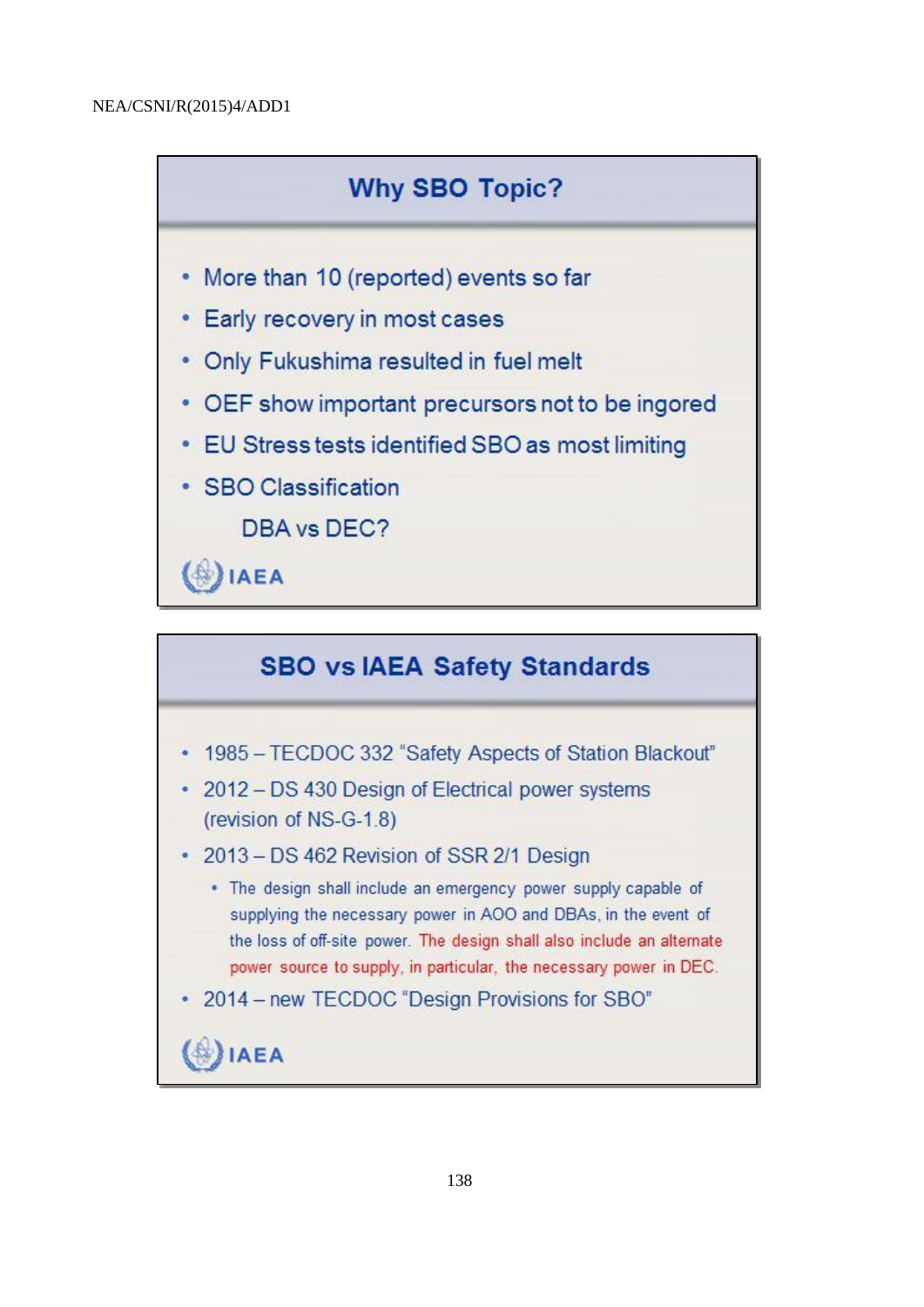

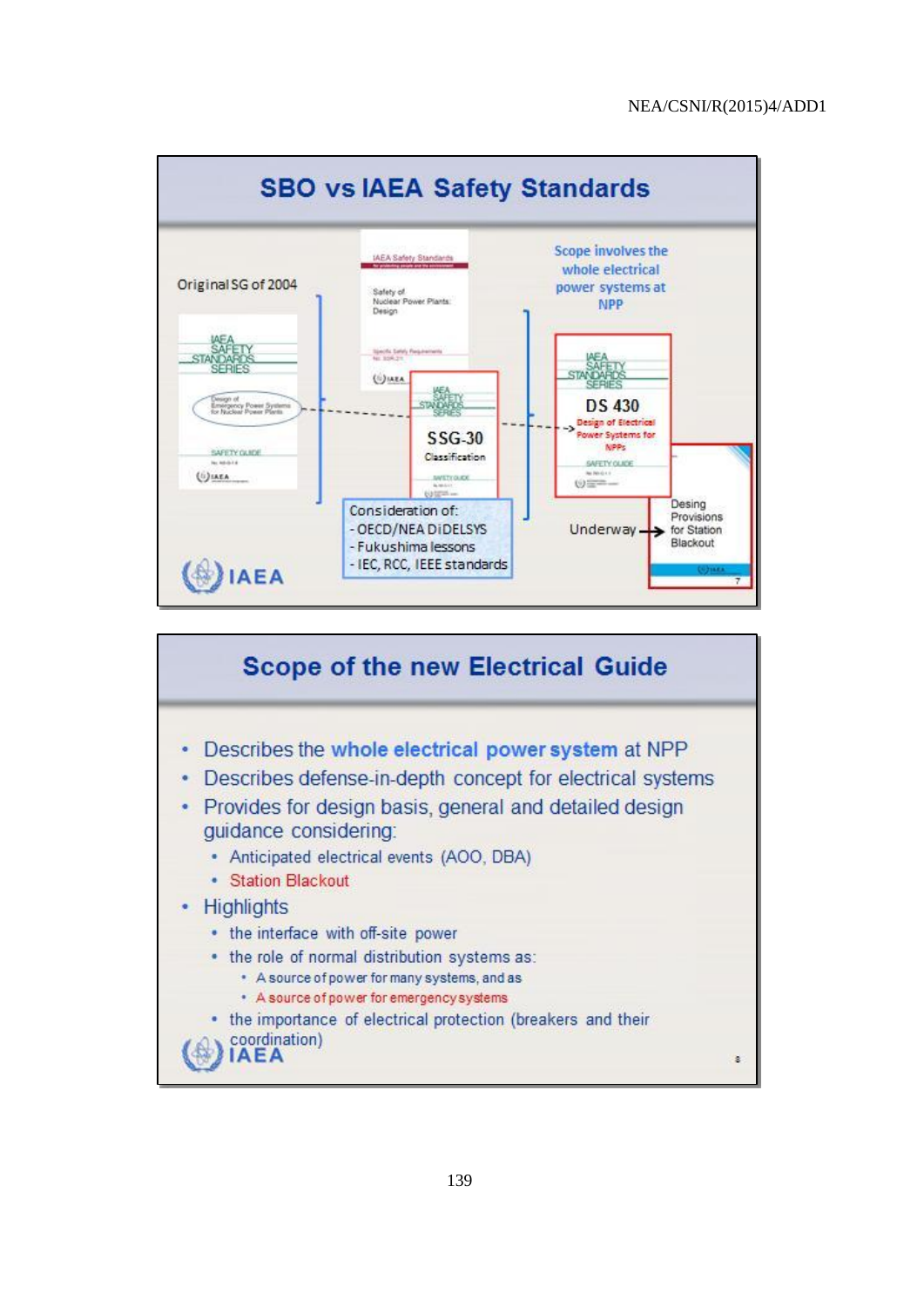

| <b>SBO TECDOC Content</b>                                |  |  |  |
|----------------------------------------------------------|--|--|--|
| • SBO management                                         |  |  |  |
| • within coping time                                     |  |  |  |
| • Extended SBO                                           |  |  |  |
| • SBO leading to SA<br>Design criteria for SBO equipment |  |  |  |
| • Classification                                         |  |  |  |
| · Sizing                                                 |  |  |  |
| • Qualification                                          |  |  |  |
| • Storage                                                |  |  |  |
| • Differences between existing and new plant designs     |  |  |  |
| Design provisions to increase robustness<br>٠            |  |  |  |
| Operating experience<br><b>IAEA</b>                      |  |  |  |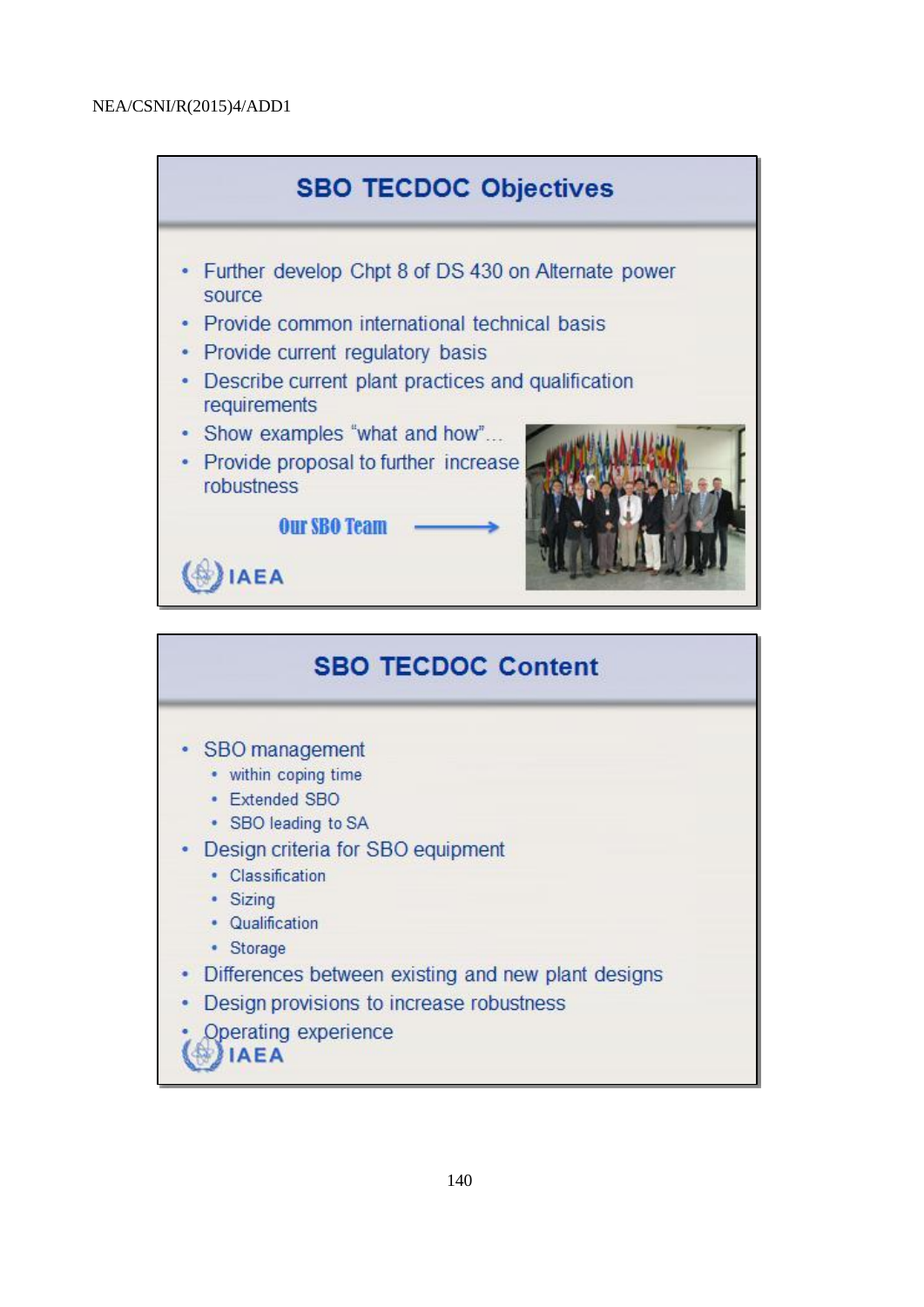

# Design & performance criteria

- Sizing?
- Qualification for external events?
- Storage and location on the site?
- Do diverse diesels have any advantage?
- What about power connections?
- How does possible failure of plant distribution systems affect alternate AC power sources guidance?
- Sharing alternate AC power sources at multi unit sites?

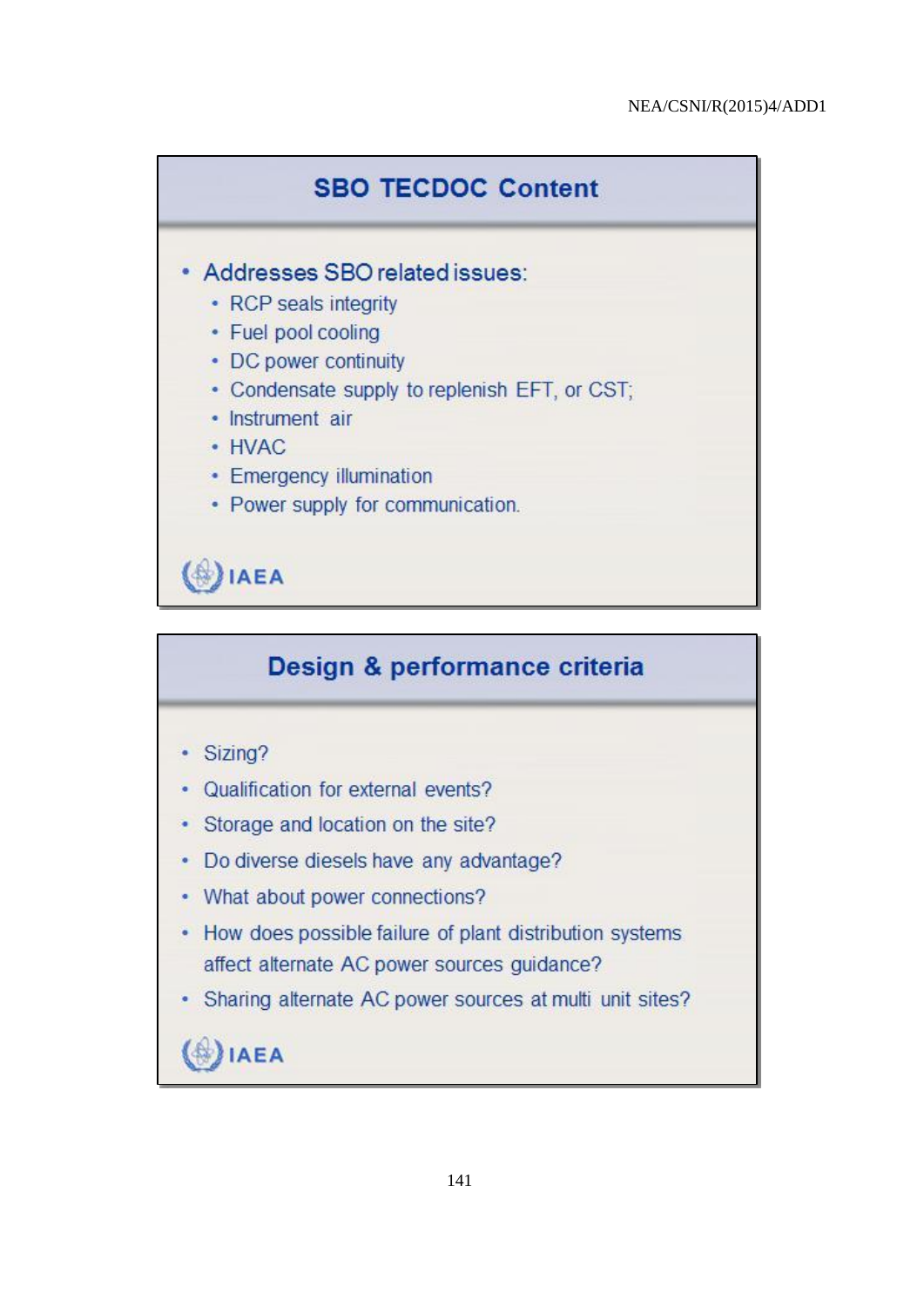